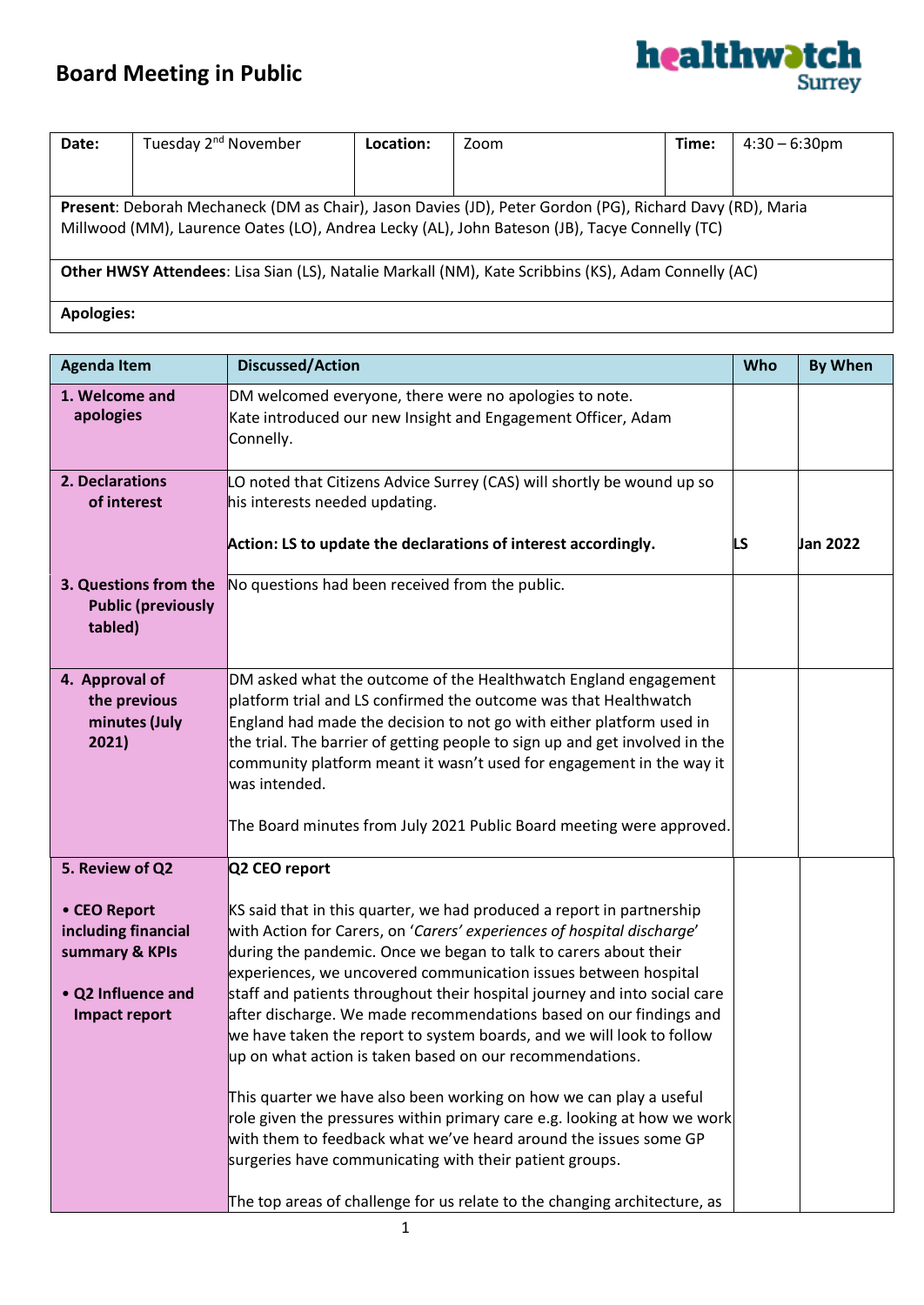## **Board Meeting in Public**



|                                              | things evolve "at place" and on the Surrey wide level, how do we<br>prioritise and how we can spread our resource across the system.                                                                                                                                                                                                                                                                                                                                                          |  |
|----------------------------------------------|-----------------------------------------------------------------------------------------------------------------------------------------------------------------------------------------------------------------------------------------------------------------------------------------------------------------------------------------------------------------------------------------------------------------------------------------------------------------------------------------------|--|
|                                              | We have recruited new volunteers this quarter and our volunteers are<br>enthusiastically signing up for face-to-face engagement. The new<br>Volunteer Hub is now fully implemented and allows engagement<br>opportunities to be promoted to volunteers and those events to be<br>signed up to.                                                                                                                                                                                                |  |
|                                              | We are back doing face to face engagement including supporting Epsom<br>St Helier's and SASH's A&E departments, surveying patients about their<br>pathways/experiences while attending A&E.                                                                                                                                                                                                                                                                                                   |  |
|                                              | We are performing well against our annual KPIs, particularly in the<br>numbers of outcomes we're achieving and the outputs we are<br>producing. The number of new referrals to our Advocacy service is<br>increasing but still not meeting the KPI target and we will focus on that<br>this quarter.                                                                                                                                                                                          |  |
|                                              | JB asked where the audience/home is for the discharge report. KS<br>explained that we will work out with the emerging place-based alliances<br>whether we will get more traction taking matters to places or system, or<br>(probably) both.                                                                                                                                                                                                                                                   |  |
|                                              | The plan is to take the report to as many places as possible and then we<br>will follow up to do a structured challenge back to the system to see<br>what has changed based on our recommendations.                                                                                                                                                                                                                                                                                           |  |
|                                              | Q2 Influence and Impact report<br>LS gave an overview of the changes within this report. The aim of the<br>new format was to report more on influence & intelligence. Aligning the<br>reporting with the insight we are hearing and related outcomes.                                                                                                                                                                                                                                         |  |
|                                              | The feedback on the report was positive. JD raised the question if we<br>should also be writing about where we may be struggling to make an<br>impact (as well as the positive outcomes) to show balance. LS said she<br>would take this feedback away to discuss with the wider team.                                                                                                                                                                                                        |  |
| 6. Thematic priority<br>update: the Board is | Tessa Weaver has been working hard on her analysis following the<br>interviews with people and carers of people in the early stages of the<br>asked to note progress. diagnosis with dementia. We may see some challenging findings for the<br>system out of this work as some people are struggling to get support in<br>those early stages. Tessa is working with the Dementia Strategy Action<br>Board to work out how those findings can be incorporated into the<br>strategy for Surrey. |  |
|                                              | Our work around access to primary care, and trying to identify the<br>different parts of access which causes people to get frustrated, has<br>really resonated with system partners. There has been a lot of interest in<br>this topic and linked to the BBC Surrey radio interview KS did a couple of<br>weeks ago.                                                                                                                                                                          |  |